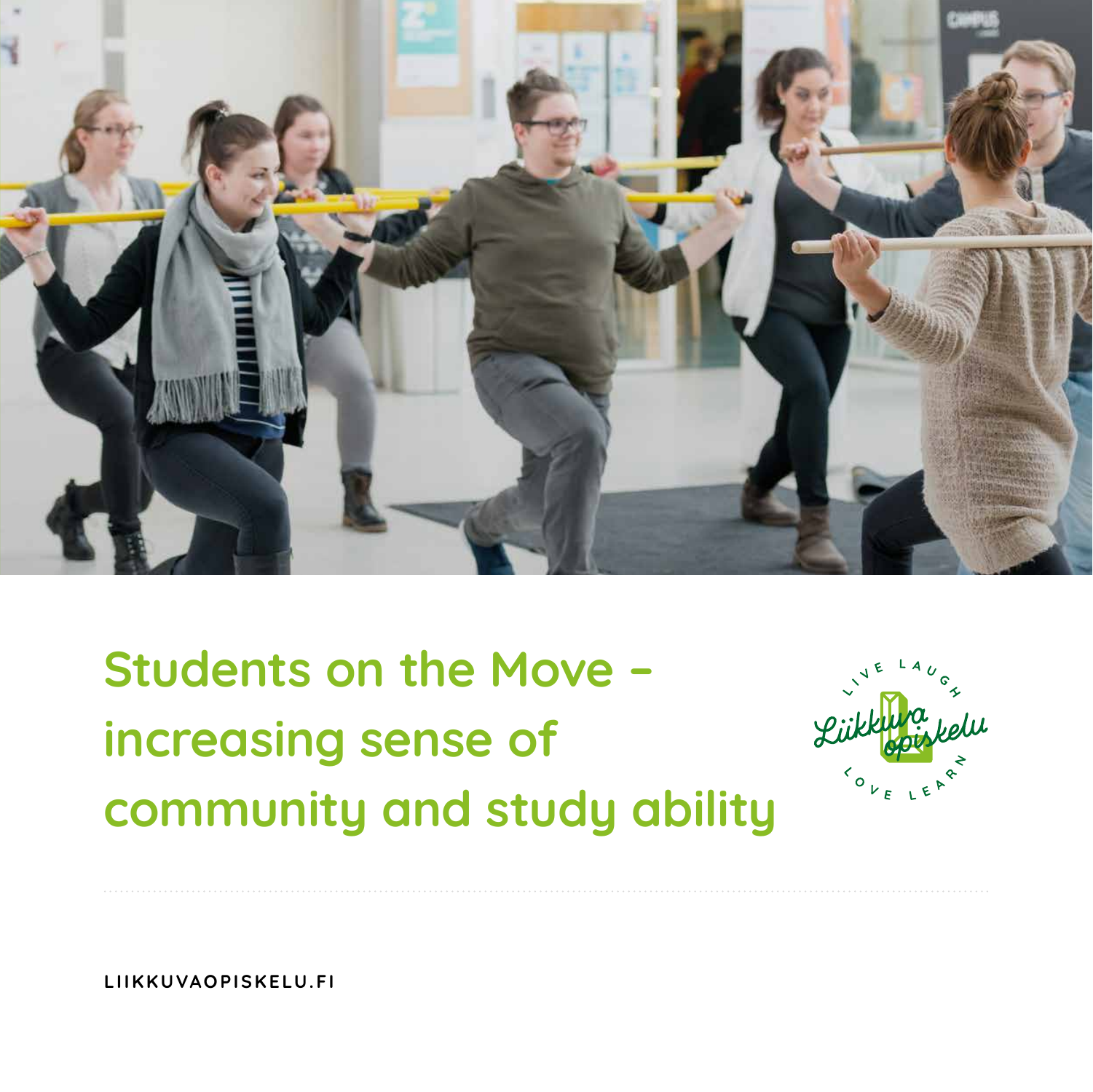## **Schools on the Move expands to upper secondary and higher education**

### **The aim of the Students on the Move activities is to**

- increase physical activity among students and improve their capacity to study
- develop an operating culture that supports activity in educational institutions
- increase cooperation between different actors.

**In our school, the teachers and students really are enthusiastic about increasing physical activity. We launched tutoring for physical activity and it is already well under way.**

**A principal**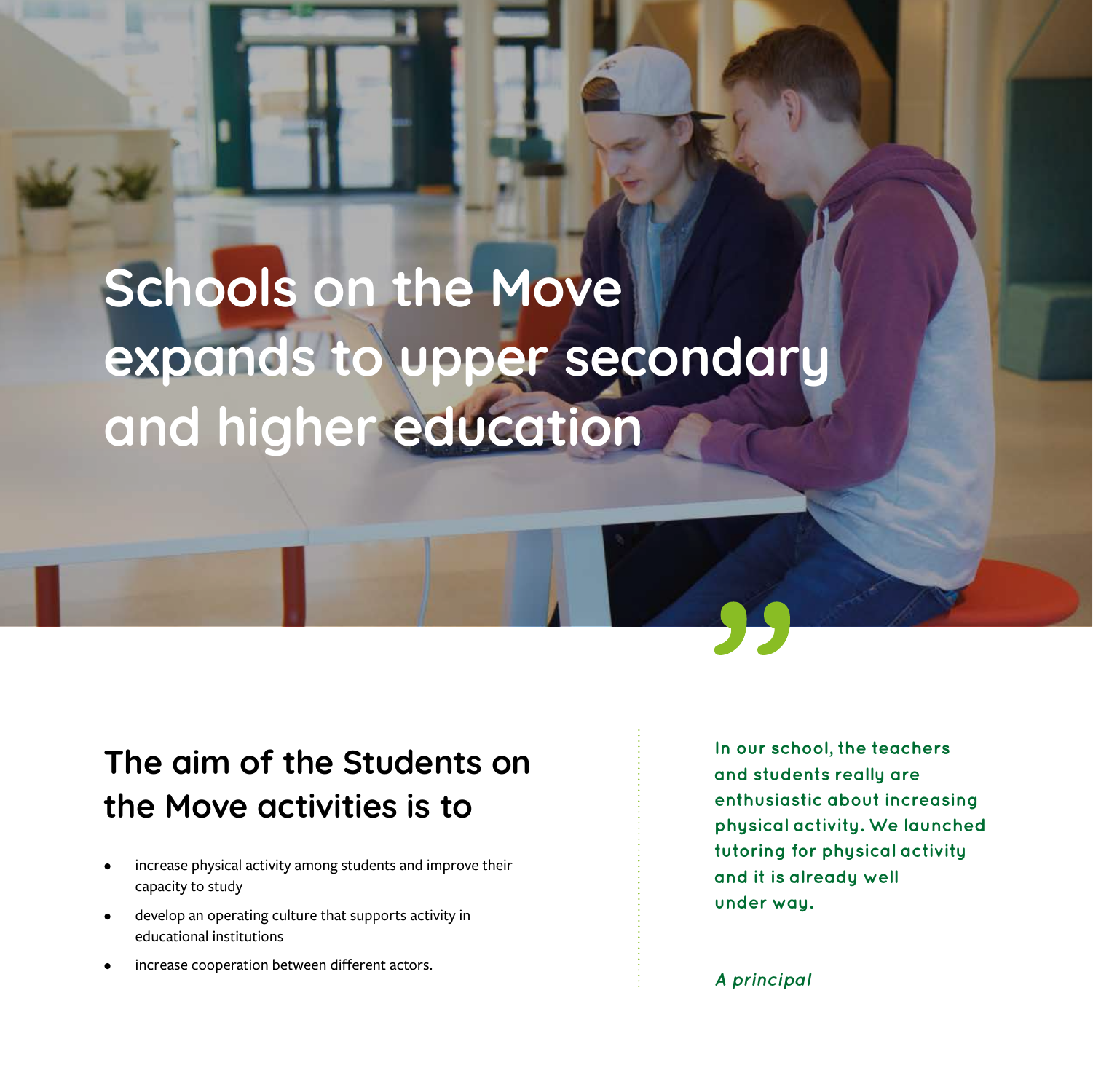#### **HOW TO GET STARTED?**

- All educational institutions can register free of charge: *liikkuvaopiskelu.fi*
- Every educational institution and student community implements more active days in its own way
- The Students on the Move Self-Evaluation Survey helps educational institutions to assess the initial situation and to choose the measures
- Students and members of the personnel should be involved in the planning of the activities
- It is possible to start even from something very small and a lot can be done without any extra resources

### WHAT ARF THE BENFFITS OF INCREASING **PHYSICAL ACTIVITY?**

Increasing the level of activity supports learning, participation and the sense of community. By increasing physical activity, it is possible to improve the capacity to study and work and to reduce musculoskeletal problems.

# 99

**It would be a good idea to tell everyone to stand up and stretch their legs for a moment half-way through the lesson.** 

**It only takes a couple of minutes and improves concentration.**

**A Student**

**J**deas for more active studying



Conditions that support physical activity (e.g. freer use of sports facilities)



Breaking up sedentary time during lessons

**KK** 

Students activating their peers (e.g. peer tutoring in physical activity)



Physically active commutes to places of study



Activity-based teaching



Break times that encourage physical activity